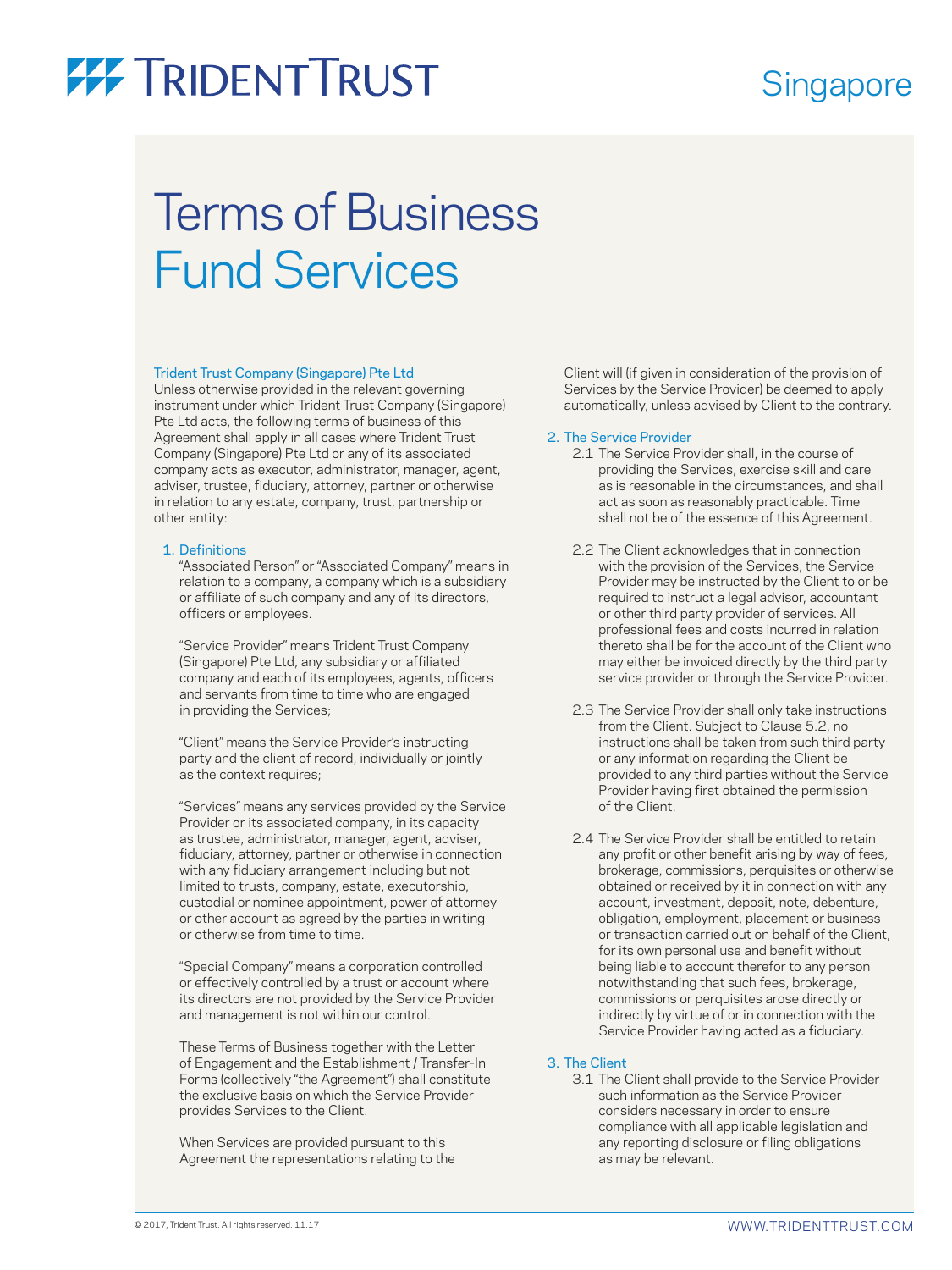### **Singapore**

- 3.2 The Client confirms and undertakes that all information provided or to be provided forthwith to the Service Provider by the Client or otherwise, is true complete accurate and not misleading in any material respects. The Client warrants that he is not aware of any fact of circumstance that might affect the Service Provider's decision in considering whether to provide the Services and further undertakes to disclose any matter forthwith that might affect the Service Provider's willingness to provide or continue to provide any of the Services.
- 3.3 The Client further warrants that Client and any person responsible for providing information to the Service Provider has taken all necessary tax and legal advice in all relevant jurisdictions, including outside Singapore, and to ensure that the activities or proposed activities carried out in the course of providing the Services will not breach the laws of any relevant jurisdiction.
- 3.4 The Client acknowledges and confirms that the Service Provider is not responsible for advising the Client or any other relevant person on any tax or legal matter and further acknowledge that he has been advised to consult his own professional advisor in regard to any tax and legal matter.
- 3.5 The Client shall provide full details of and promptly inform the Service Provider of any changes in its contact details.
- 3.6 The Client confirms and undertakes that any funds and/or assets conveyed or to be conveyed to the Service Provider are not derived from or connected with any activity which is illegal or unlawful in their country of origin or in the Client's country(s) of residence or any other relevant jurisdiction and further, that the conveyance of such funds and/or assets are done lawfully without the object of avoiding claims by actual or foreseeable creditors or the circumvention of community of property rights/joint ownership rights.
- 3.7 The Client confirms and declares that the Client has complied and undertake to continue to comply with the tax laws and/or tax reporting obligations of the countries where the Client is and/or which the Client is subject to in relation to any asset that the Client has transferred and/or will transfer from time to time and any profits and/or gains derived therefrom.
- 3.8 The Client shall at all times hereafter indemnify and keep indemnified the Service Provider against all actions, suits, proceedings, claims, demands, costs, charges, expenses and consequences whatsoever which may be taken

or instituted against the Service Provider by reason of or on account of the Service Provider providing the Services pursuant to this Agreement.

 3.9 Upon the termination of any appointment or assumption of duties by the Service Provider, the Service Provider reserves the right to require an ongoing indemnity as may be necessary in the circumstances in favour of the Service Provider.

#### 4. Fees & Invoicing

- 4.1 Unless otherwise agreed in writing, the Service Provider shall be entitled to the fees in accordance with any schedule of fees or scale of charges that the Service Provider may inform the Client in writing from time to time.
- 4.2 All fees are payable annually in advance, and are non-refundable, unless expressly stated otherwise. Fees shall be a first charge over trust or account.
- 4.3 The Service Provider shall recover all reasonable out of pocket costs incurred in connection with any services provided, including but not limited to, legal, audit and other professional fees, custody fees, brokerage, stamp duty, goods and services tax, investment management fees, postage, communication and courier charges etc.
- 4.4 The Service Provider shall not be required to incur any expenses or make any payments in the course of providing the Services unless the Service Provider is in receipt of sufficient funds in advance.
- 4.5 Invoices for the Services (which will include the amount of any disbursements) will be rendered to the Client's address unless another addressee is otherwise agreed to in writing with the Service Provider. The Client agrees to pay and discharge any such invoice forthwith on demand in the event that it remains unpaid 30 days after the due date for payment. Terms of payment are as stated in the invoices presented. If terms are not adhered to, the Service Provider reserves the right to charge interest on overdue accounts at the rate of 2% per month and to refuse to provide any further services until all outstanding invoices are settled.

#### 5. Information & Confidentiality

- 5.1 Subject to Clause 5.2, the Service Provider shall use all reasonable endeavors to keep confidential information provided to it by the Client.
- 5.2 The Client acknowledges that the Service Provider is bound by regulatory and other obligations under the laws of Singapore and agrees that any action or inaction on the part of the Service

2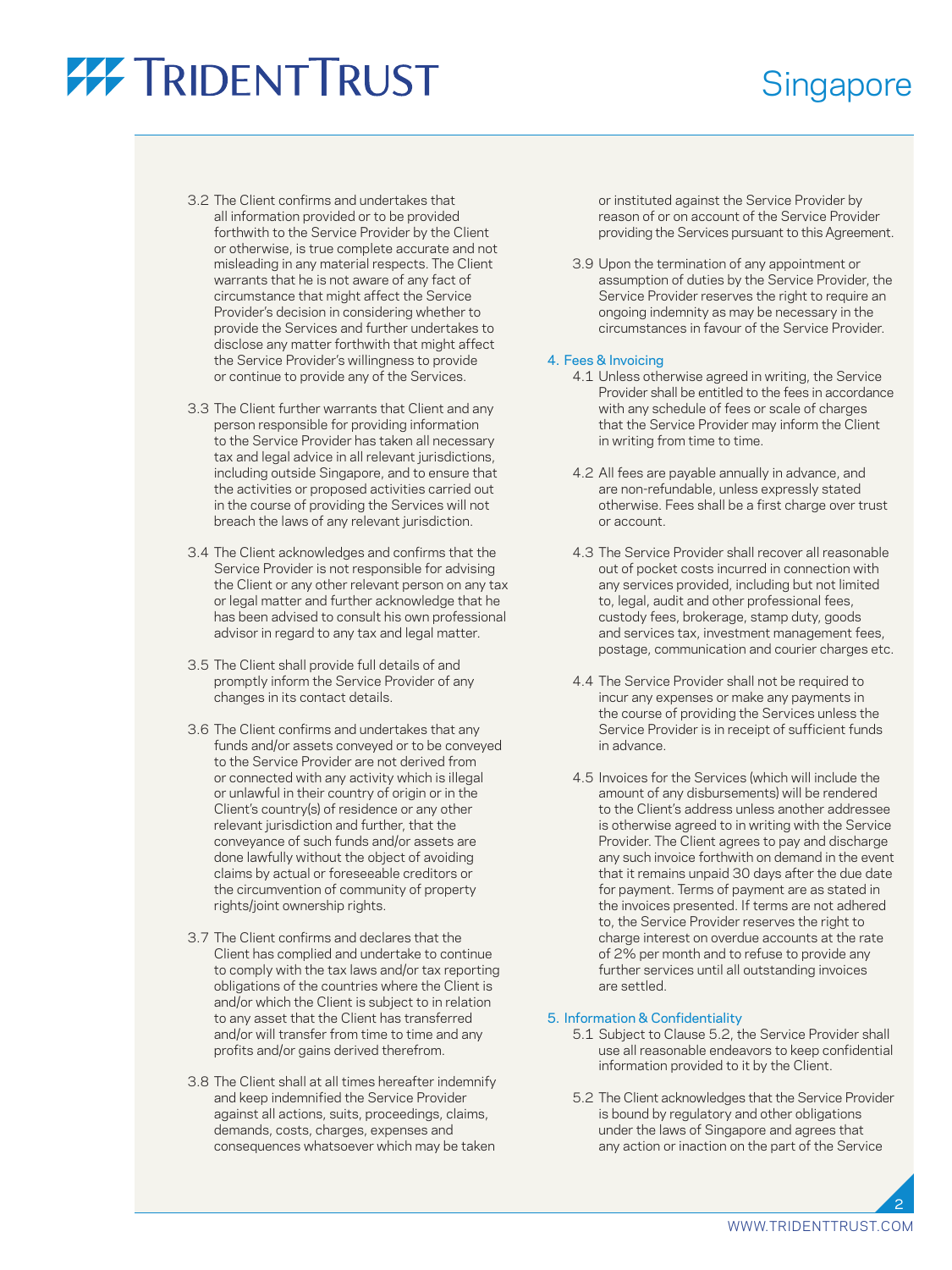Provider carrying out such obligations shall not constitute a breach of the Service Provider's duties hereunder.

- 5.3 Any report, letter, information or advice the Service Provider gives to the Client pursuant to any representation given by the Client and/or the Client's advisors, is given in confidence solely for the purpose of such representation and is provided on condition that the Client undertakes not to disclose the same without the Service Provider's prior written consent.
- 5.4 The Service Provider shall not be required or obliged to take any action which it considers to be unlawful or improper or which may cause it to incur any personal liability and the Service Provider shall not be liable for refusing to take any such action.
- 5.5 Notwithstanding any provision hereof, the Service Provider shall be entitled and is irrevocably authorized to open and read all and any correspondence, letter, fax, electronic mail or other communication received by the Service Provider on behalf of the Client.
- 5.6 The Service Provider shall not be liable for any loss of information or inadvertent disclosure of information arising as a result of the use of electronic mail as a channel of communication. The Client acknowledges that it is fully aware of the risks of using unencrypted electronic mail.

#### 6. Personal Data Protection

- 6.1 The Client hereby consents to the Service Provider collecting and using part, parts or the whole of the Client's 'Personal Data' *(as defined in the Personal Data Protection Act (No. 26 of 2012) ("Act"))* for purposes directly or indirectly relating to the Services.
- 6.2 The Client hereby consents to the Service Provider transferring the Client's Personal Data abroad in the performance of the Services and in accordance with the requirements as prescribed under the Act.
- 6.3 The Client hereby agrees that if he submits any Personal Data relating to any third party, by submitting such information to us, the Client unequivocally represents that the Client has obtained the consent of the third party to provide us with their Personal Data for the respective purpose(s).
- 6.4 The Client hereby represents that all Personal Data submitted to us is complete, accurate, true and correct at the time of submission and we will be provided with updates from time to time when any part of such Personal Data is no longer accurate, true or correct.

 6.5 The Client has a right of access and correction with respect to the Personal Data they have provided in accordance with the Act, subject to the payment of a reasonable fee for such access or correction, where applicable. The Client's right to access includes the right to obtain a copy of the Personal Data which the Client has provided to us, to date.

#### 7. Notices & Instructions

- 7.1 Any notice or other document to be served under this Agreement must be in writing and may be delivered by hand or sent by prepaid letter post or facsimile transmission to the party to be served at that party's address as provided (or as varied from time to time by notice in writing).
- 7.2 The Service Provider may, in their discretion, accept and act upon instructions and directions given by telephone, facsimile transmission, electronic mail or through an affiliate of the Service Provider.
- 7.3 Unless otherwise provided in the relevant governing instrument under which Trident Trust Company (Singapore) Pte Ltd acts, the Client hereby authorises the Service Provider to communicate with him by unencrypted electronic mail and agrees that the Service Provider shall not be liable for any loss or be liable for any liability incurred by the Client by reason of the use of electronic mail (whether arising from viruses or otherwise) and hereby releases the Service Provider from any such liability. The Service Provider shall not be liable for any loss or damage caused by the transmission by it of an infected email.

#### 8. Assignment

 The terms of this engagement shall be binding upon and endure for the benefit of the successors of the parties but shall not be assignable in whole or in part by any party without the prior written consent of the other parties provided that the Service Provider shall be entitled to assign its rights and liabilities hereunder by not less than 28 days' notice to the Client.

#### 9. Termination & Suspension of Services

- 9.1 The Service Provider may terminate the service by giving no less than 90 days written notice or otherwise as agreed in writing. In such event, the obligations of the parties (save as set out in Clause 9.3. and in respect of antecedent breaches) shall cease and terminate.
- 9.2 This Agreement may be terminated with immediate effect by notice in writing by the Service Provider in the event that:

#### [WWW.TRIDENTTRUST.COM](http://www.tridenttrust.com)

3

### **Singapore**